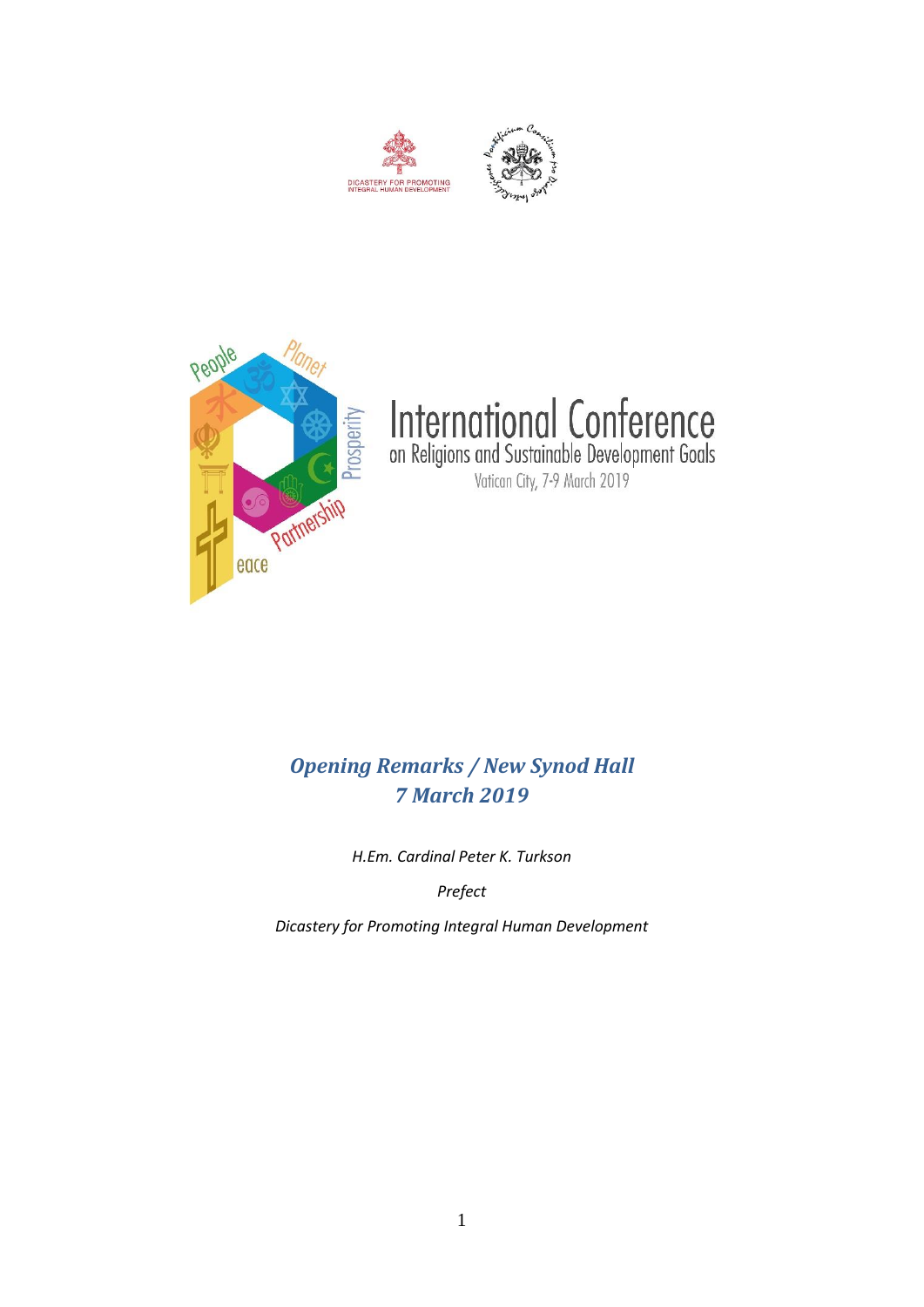Your Eminences, My Lord Archbishops and Bishops, Your Excellencies: Members of the Diplomatic Corps, Representatives of different religions , Leaders of International Organisations, Distinguished Ladies and Gentlemen,

I wish to thank you all heartily for your very kind acceptance of our invitation to participate in this *International Conference on Religions and the Sustainable Development Goals (SDGs): responding to the cry of the earth and the cry of the poor*, which is jointly organised by the Dicastery for Promoting Integral Human Development and by the Pontifical Council for Interreligious Dialogue.

## *The aim of the event*

The event aims at initiating a *dialogue* between the Religions with view first to recognizing the inestimable contribution Religions can make to the realization of the SDG Goals, and, secondly, actually committing, from their moral and persuasive strength within their communities, to the implementation of the Goals. To support and to promote this *dialogue of Religions* towards its end, we have also invited Experts on the SDGs: Representatives of international agencies engaged with implementing the sustainable goals, Scholars and Researches in the general area of Development who will stimulate and guide the *Dialogue of Religions* with their invaluable contributions, their expertise and their experiences.

As you know very well, in 2000, the UN held a *Millennium Summit,* where it adopted the *Millennium Declaration.* A part of this Declaration was the adoption of eight (8) international development goals, called the *Millennium Development Goals* (MDGs), and which it committed to achieving by 2015. The G8 finance ministers wanted to make available monies to the World Bank, the International Monetary Fund and the African Development Bank to cancel debts of highly indebted poor countries, so that they can focus and re-direct resources to improving health and education, and to alleviating poverty.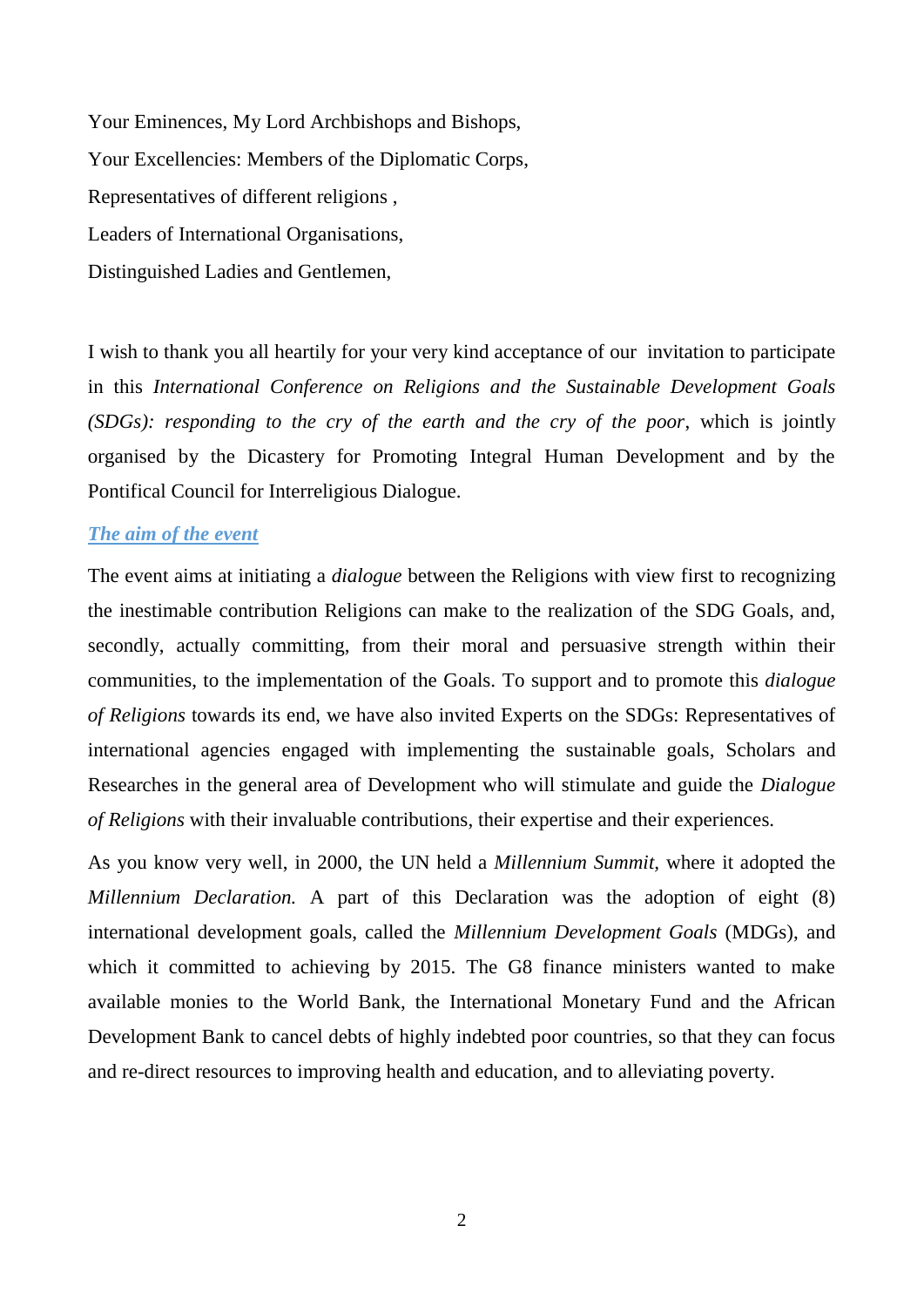As 2015 was drawing to a close, a post-2015 process and action plan to carry on further the development goals and objectives of the *MDGs* were set in motion.<sup>1</sup> At the Rio+20 meeting  $(2012)$ ,<sup>2</sup> the meeting's document, "*The Future we want"*, called for the identification and formulation of s*ustainable development goals,* as a continuation of the MDGs. In 2014, the UN Open Working Group subsequently developed 17 goals and 169 targets, covering a broad range of developing issues and targets. When, on 4 December 2014, the UN Secretary General presented his *Synthesis Report* to the UN General Assembly, it was considered an advance version of the case that he would make for the SDGs in September 2015. The report called for coordinated action to usher in an era of sustainable development for all; and the SDGs were presented as a global agenda centred on people and on the planet, underpinned by human rights. It was about protecting the human rights of people and the eco system of the planet. And just as the *UN Universal Declaration of Human Rights* inseparably relates *Human Rights* to the *dignity of the person*, 3 so are the SDGs presented as "*the Road to Dignity."<sup>4</sup>* by the UN secretary General. His words are: " [We] have an historic opportunity and duty to act, boldly, vigorously and expeditiously, to turn reality into a life of dignity for all, leaving no one behind.**" <sup>5</sup>** For him, the SDGs are a reaffirmation of the UN's faith in the dignity and worth of the human person, and taking the world forward to a sustainable future. It is, then, about turning reality into a life of dignity for all: a compelling and a principled narrative, based on human rights and dignity.<sup>6</sup>

We know about all this; so, the conference of these three days is not about the evolution of the SDCs. Our SDG Conference of 7-9 March is about the urgency of the implementation of the 17 goals determined by more than 190 nations; and it is about marshalling the moral

<u>.</u>

<sup>1</sup> Ban Ki-Moon refers to this *post-2015 action plan* as a "successor framework to the MDGs"

<sup>(</sup>http://www.diplomaticourier.com/news/opinion/2461-achieving-a-road-to-dignity-by-2030-reflections-on-the-unsecretary-general-s-post-2015-synthesis-report).

<sup>2</sup> The origins of the *sustainable Development Goals* are to be placed, perhaps in the 1987 UN meeting on *"Our common future".* There the concept "*sustainable development"* was introduced. In 1992, at the Rio de Janeiro conference on the environment, *Agenda 21* (things to do in the 21st century), *sustainable development* was taken up further, especially in the context of the impact of human presence and activity on the environment. At the Johannesburg Conference in 2002: the *World Summit on Sustainable Development,* economic development, social development and environmental protection were identified as pillars of *sustainable development*; and Rio+20 (2012) called for the formulation of the *sustainable goals.* 

<sup>&</sup>lt;sup>3</sup> Cf. "Whereas recognition of the inherent dignity and of the equal and inalienable rights of all members of the human family is the foundation of freedom, justice and peace in the world,…", (*Preamble, The UN Universal Declaration of Human Rights,* 10 Dec. 1948).

<sup>4</sup> Cf. Ban Ki-Moon, *Synthesis Report, The Road to Dignity by 2030: Ending Poverty, Transforming all Lives and Protecting the Planet,* UN general Assembly, New York, 4 December 2014.

<sup>5</sup> Cf. http://www.un.org/apps/news/story.asp?NewsID=49509#.VWGpDE0w-Uk

<sup>6</sup> Idem.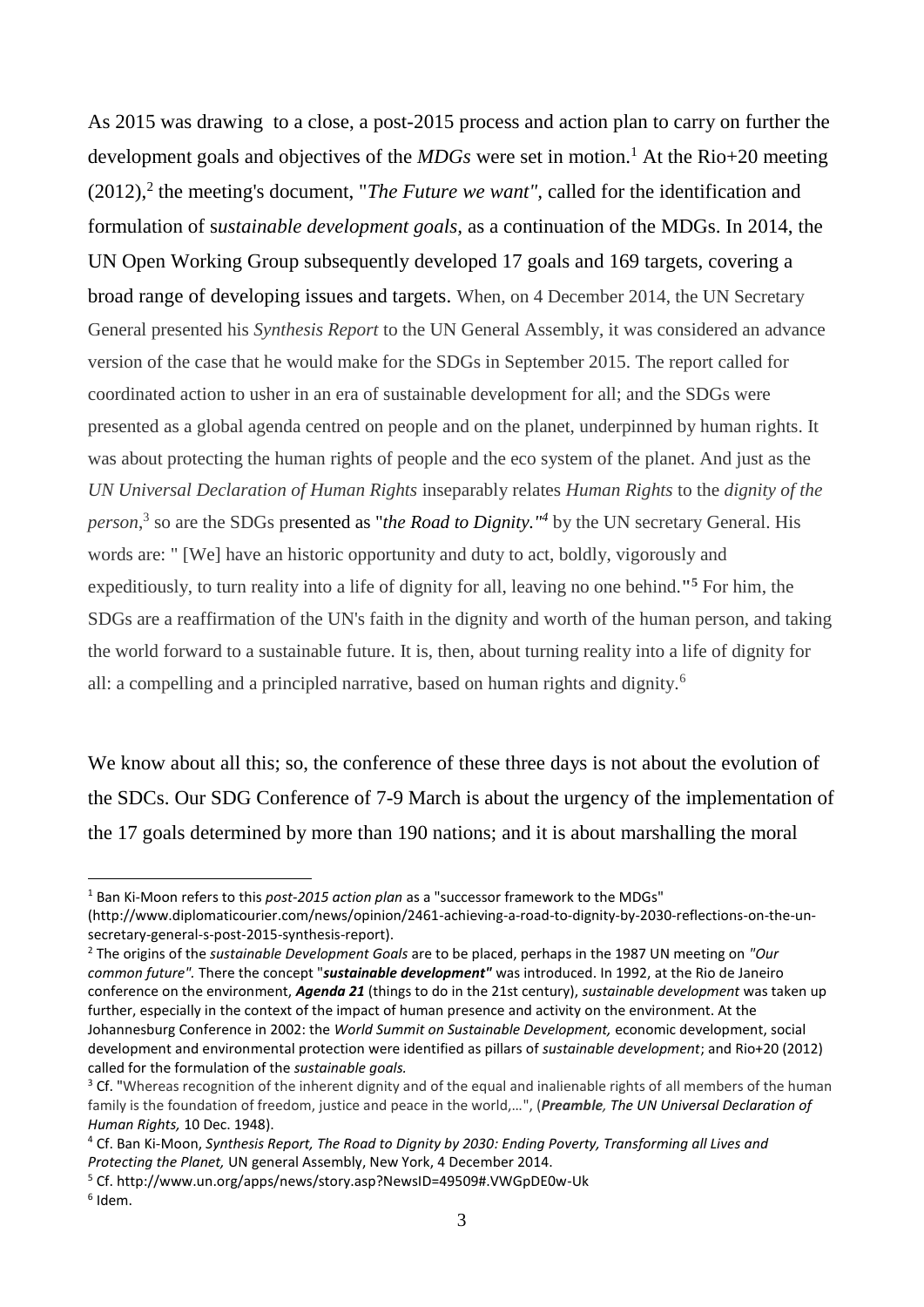force of religion behind nations' and communities' implimentation of the SDG goals. We need to work together; for no source of wisdom can be left out, just as the SDGs themselves, according to Ban Ki-Moon, are a *human development narrative that leaves no one behind.* 

# *Religions and development*

<u>.</u>

But, what do Religions have to do with development? For, if *sustainable development,* as the UN World Commission on Environment and Development (UNWCED) defines it, is 'development that meets the needs of the present without compromising the ability of future generations to meet their own needs' (UNWCED, 1987), $7$  then what social institution best pursues this than Religion.

At a panel discussion in Stockholm on water two years ago, the moderator asked. *Cardinal, here we are talking about science and technology. What role can you play here?* 

It was not really difficult to respond. *Whenever the talk is about the human person, there is a central place for religion; for religion is about the human person.* But let me just make two brief observations:

a) First, with about 80 per cent of the world's population professing a belief in God, religion is an inescapable reality in international development. A belief in an ultimate source of meaning, or God, influences the choices that the majority of people make with regard to their lives, the lives of other human beings and the life of nature, for the better or for the worse. In fact, religion has been invoked to justify killing as well as to inspire peace and reconciliation, to plunder natural resources as well as to seek a life in harmony with nature. The influence of religion on lives, conduct and behaviour does not need any proof. Accordingly, following the lead of Pope Francis, we hope to evoke and to refer to the *wisdom of religions and the language(s) particular to them* (*Laudato sì*, 63), their art and poetry, their interior life and spirituality, their core values and traditions, to underline how they can contribute to fashioning healthy and sustainable models of living in community and seeking progress. This, according to Pope Francis, represents an immense potential to unleash

<sup>7</sup> "*Sustainability*" is now applied to several thing with a promising future. The *Cedar Creek Correctional facility*'s way of giving skills to inmates for their post-prison life has won the name "*sustainable Correctional institution".* (France 24 TV news/documentary, Sunday 24 May).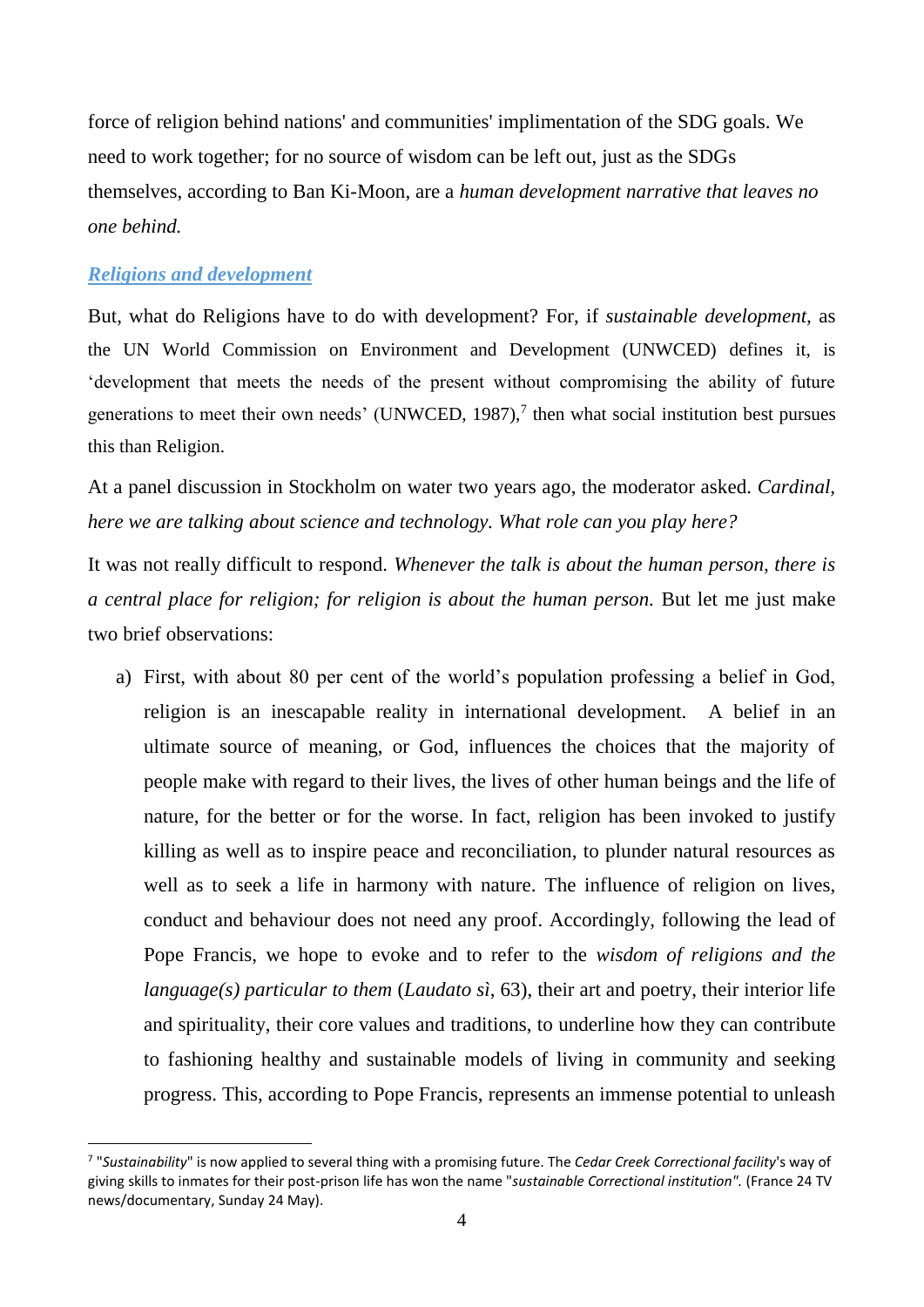the power of love most religions profess, and to lead the transformation that the world needs, in order to respond to *the cry of the earth and of the poor* (cf. *Laudato Si'*, 49).

Cf. *Long-term vision* as opposed to *short term vision.*

b) Secondly, religions are key players in the development of humankind. Religions have invested greatly in education and the healthcare needs of peoples all over the world. They have been often the first respondents to disasters and organize relief services (cf. Cartias networks, Relief agencies of Religions, Chu-chi Buddhists of Taiwan, etc)..According to a UNICEF report, religions provide 64% of education in Sub-Saharan Africa, and run around a third of all medical facilities of the planet. Here, we may recall with great profit the words of Pope Paul VI to the Government and people of Uganda in 1969:

"*Have no fear of the Church; She honours you, she educates honest and loyal citizens for you, she does not foment rivalries and divisions, she seeks to promote healthy liberty, social justice, and peace. If she has any preference at all, it is for the poor, for the education of little ones and of the people, for the care of the suffering and abandoned. The church does not make her faithful sons strangers to civil life and national interests; on the contrary, she trains and engages them in the service of the public good"*. <sup>8</sup> Clearly, Religion helps foster a holistic understanding of development, not limited to material growth.

*c)* Finally, Religions bring and inspire *purpose for change*. If we want to forge sustainable development, we may need to change urgently and radically patterns of lifestyles, ways of producing goods, trading, consuming and wasting (cf. *Laudato Si'*, 4). Such a change requires deep motivation, a motivation that the technical language of development often cannot provide. No one was ever converted by a pie chart on development economics. Among powerful stories that trigger life-change, religious narratives stand out (cf. *Laudato Si'*, 199). These narratives, transmitted from one generation to another, have captured the imagination of millions of people and countless communities worldwide. They can actually provide the incentive for the transformation we need today.

<u>.</u>

<sup>8</sup> *Address of Paul VI to the Parliament of Uganda,* Kampala, 1 August, 1969.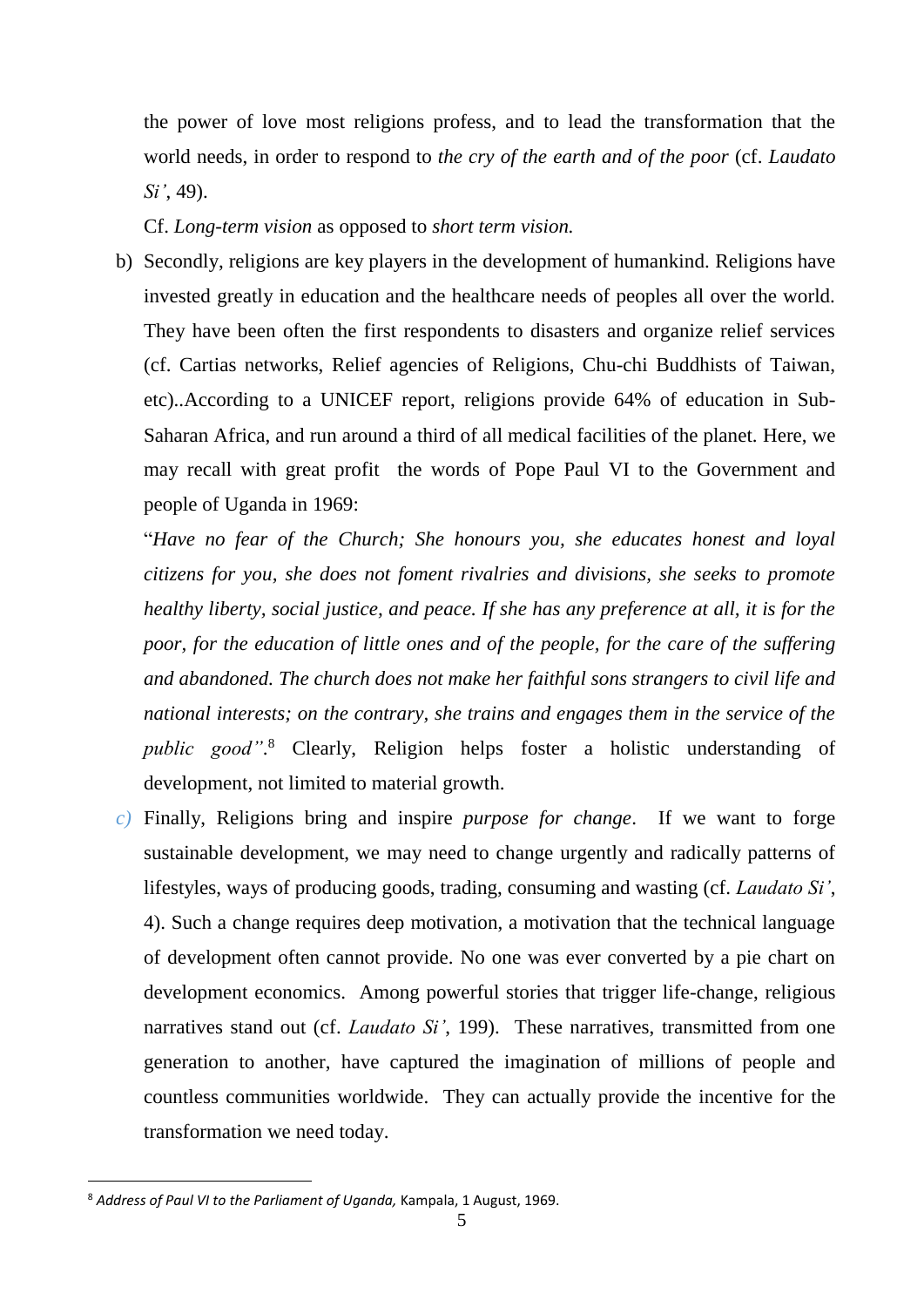# *Discussion and urgency for change*

I would like to urge participants to keep the sense of urgency alive during our discussions. Last October, the Inter-governmental Panel of Climate Change (IPCC) warned that humanity has less than a decade to embark on a systemic transformation of our consumption and production systems so as to keep global warming within the range of 1.5 degrees. So please, let us not lose this sense of urgency for change while we debate on the way "we are shaping the future of our planet" (*Laudato Si'*, 14).

#### *Action oriented*

At the end of the conference, we will break out into five groups, each corresponding to one of the "Ps" upon which the conference is structured: People, Planet, Prosperity, Peace and Partnership. The aim of the Working Groups is threefold: first, to identify what has been done so far. This means to collect some key ideas/words/symbols from the conference that have touched people's heart and on which we can build greater ambition and stronger commitments for a sustainable future. Second, to identify what is missing. Listen to further contributions from participants, especially those concerning religious implications/inspirations/commitments towards a sustainable future. And thirdly, and most importantly, to identify where do we want to go. We will have the task to elaborate a road map or lines of action that can connect religious contributions to the implementation of the SDGs, especially to the negotiation discussions towards the UN General Assembly in September 2019, where nations will assess the SDGs. The idea is to work together on this joint "journey" in order to raise ambition and forge a new global solidarity.

## *Key players: young generation, indigenous people, religions*

In this joint journey, there are three groups of people who can provide us with that extra energy required for sustainable future. The young people, who are demanding change and calling for intergenerational justice. The indigenous people, who inhabit 80% of the land with biodiversity reserves in the world and remind us of the importance of the interconnection between our wellbeing and our territory. And religious people, who can provide inspiration for converting us from our own attitudes of domination and destruction, and for promoting attitudes of love and care. The three groups, all of them represented at